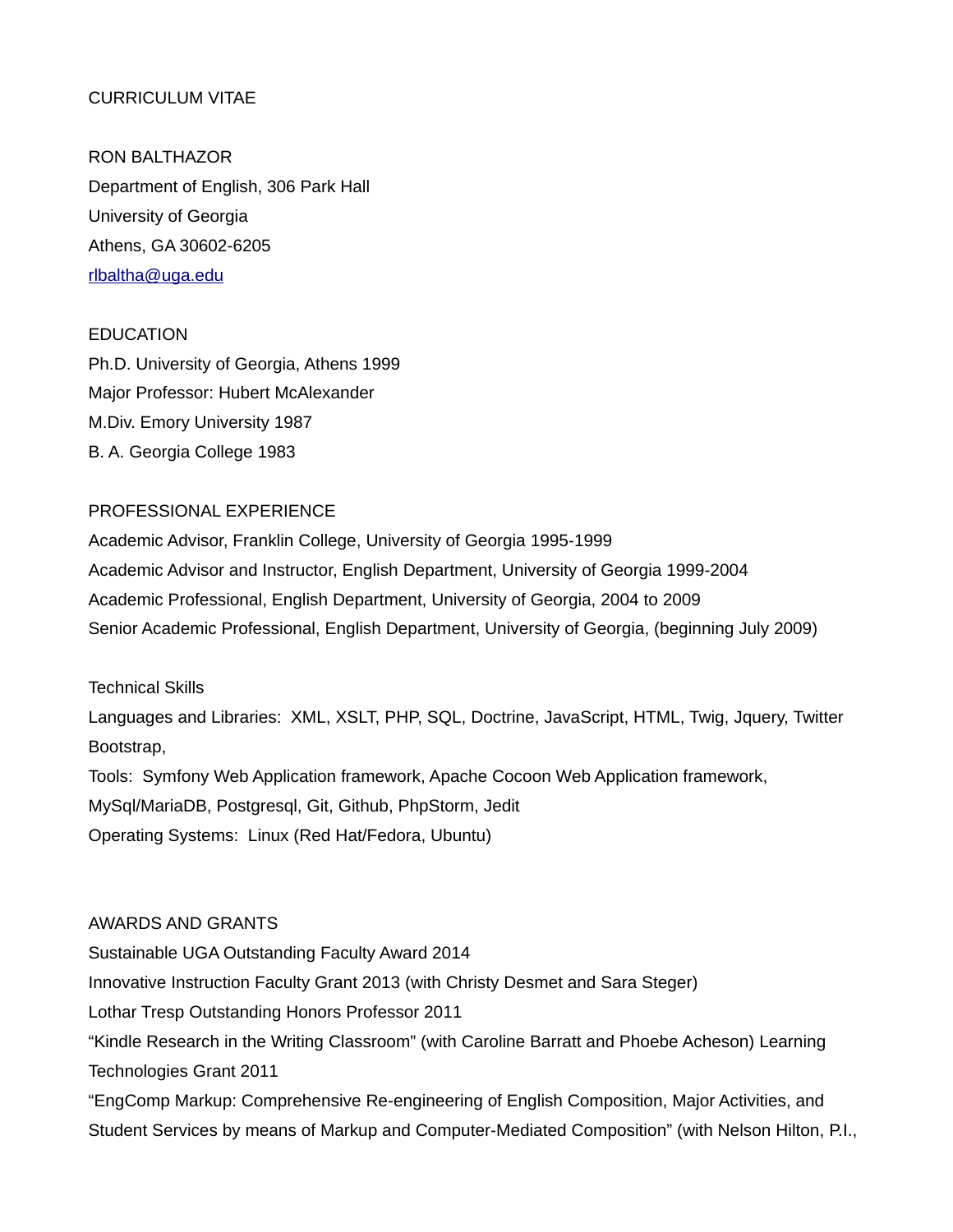Christy Desmet, David Gants, and David Payne) USG Learning Technologies Grant, 2001, 2002

### PUBLICATIONS

### CHAPTERS IN BOOKS

- "Active Scholarship: Information Literacy and Research-Intensive Instruction with <emma>." With Sarah Steger and Robin Wharton. *Teaching with Technology Volume 2: The Stories Continue.* Sherry Clouser and Chris Clark, Eds. LTC, 2011.
- "Digression and Meaning: A Reading of 'In the Miro District." Critical Essays on Peter Taylor. Ed. Hubert H. McAlexander. New York: G. K. Hall & Co., 1993. 216-226.
- "Re-visioning Revision with Electronic Portfolios in the University of Georgia First-year Composition Program" (with Christy Desmet, Deborah Church Miller, June Griffin, Robert Cummings). In Electronic Portfolios 2.0: Emergent Findings and Shared Questions: Edited by Darren Cambridge, Barbara Cambridge, and Kathleen Yancey. New York: Stylus Press, 2009. 155-63.

### JOURNAL ARTICLES

- "Kindle in the Writing Classroom" With Phoebe Acheson and Caroline Barratt. *Computers and Composition.* (Accepted).
- "Infrastructure that Embraces Good Pedagogy." With Elizabeth Davis. Kairos. (accepted).
- "Collaboration is Key: Librarians and Composition Instructors Analyze Student Research and Writing" (with Christy Desmet, Caroline C Barratt, and Kristen Nielsen). Portal: Libraries and the Academy 9 (2009).
- "Reflection, Revision, and Assessment in First-Year Composition ePortfolios" (with Christy Desmet, Deborah Church Miller, June Griffin, and Robert E. Cummings). The Journal of General Education 57 (2008).
- "Writing (with) XML" (with Christy Desmet, Robert Cummings, Alexis Hart, and Angela Mitchell). Readerly/Writerly Texts 11.1/2 and 12.1/2 (205): 29-46.
- "<emma>: Re-forming Composition with XML" (with Christy Desmet, Robert Cummings, Alexis Hart, and Angela Mitchell). Literary and Linguistic Computing 20, supplement 1 (2005): 25-46. Durable URL: http://llc.oxfordjournals.org/cgi/rapidpdf/fqi023v1? ijkey=z4TiUs2TZRPwPFw&keytype=ref.
- "Thoreau's Fabulous Reality." ATQ (June 1993): 159-170.

#### NOTES, ABSTRACTS, AND REPORTS

"Finding Patterns in Textual Corpora: Data Mining, Research, and Assessment in First-year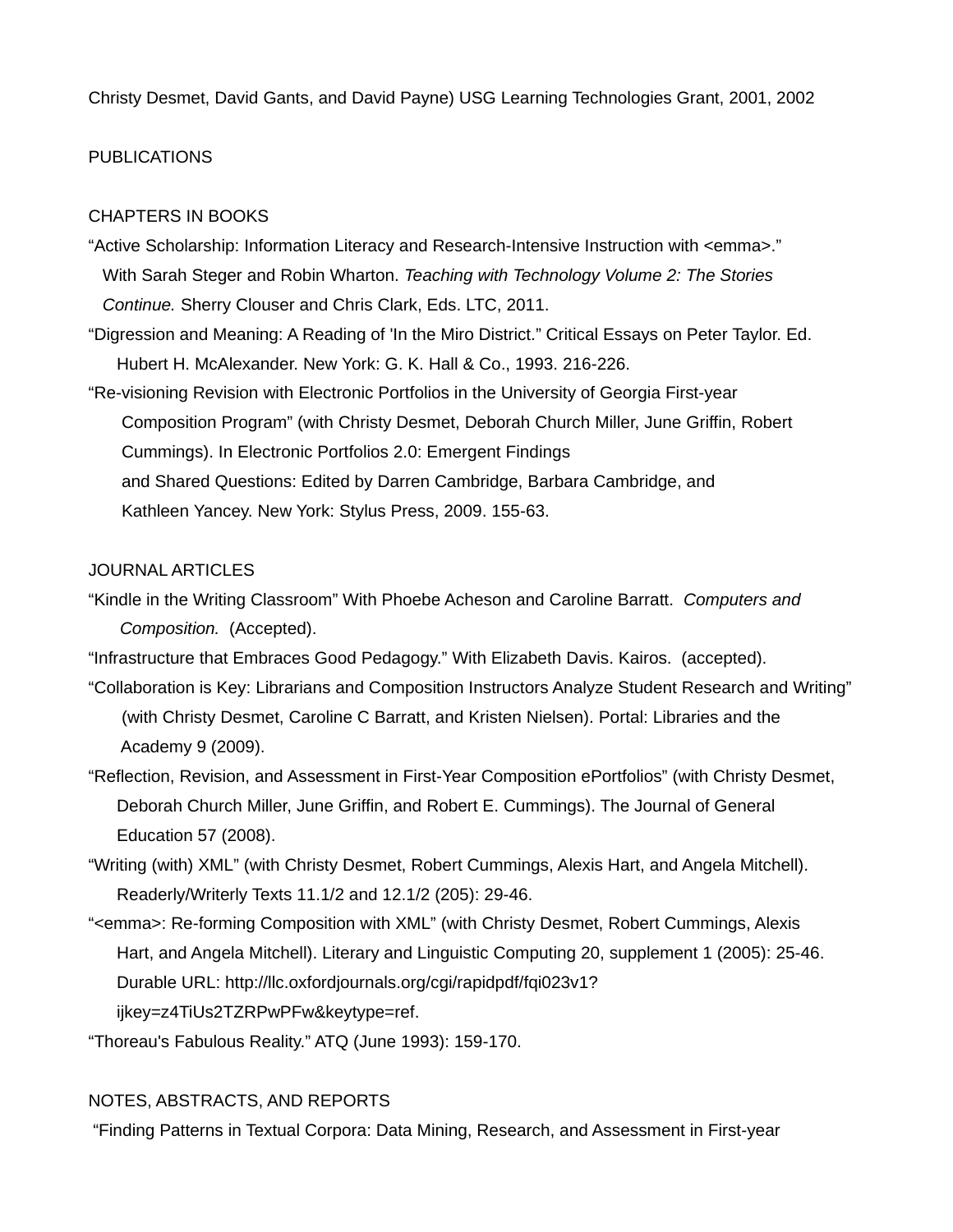Composition" (with Christy Desmet). Conference Proceedings, Computers and Writing 2005: New Writing and Computer Technologies (2005): 1-8.

 "EMMA: English Markup and Management Application" (with Alexis Hart, Christy Desmet, Bob Cummings, and Angela Mitchell). In Proceedings that Matter: A Collection of Papers Presented at the Inaugural Teaching Matters Conference, Gordon College (2003): 45-62.

### CONFERENCE PAPERS

- "Sustainability, Writing Pedagogy, and the Liberal Arts: A Natural Confluence." SAMLA. Atlanta, Ga. Nov. 2014
- "The Ecology of ePortfolios in UGA Writing." Co-presenters: Christy Desment, Deborah Miller, Sara Steger, and Elizabeth David. AAEEBL Southeastern Regional Conference. Athens, Ga., Nov. 2014. Invited Plenary.
- "'Well, what is a blot?': Digital Humanities and the Walden Manuscripts." Panelists: Ron Balthazor, Sara Steger, Lindsey Harding, and Paul Schacht. Thoreau Annual Gathering, Concord, Ma., July 2013.
- "Thoreau's Green Self: or Why it Takes a Mystic, a Transcendentalist, and a Natural Philosopher to Imagine a Sustainable World." Thoreau Annual Gathering, Concord, Ma., July 2013. "Marca: Data, Assessment, and the Open Movement." Symposium on Assessing Multimodality. Georgia Tech, April 2013.
- "The Confluence of Pedagogy and Sustainability: Possibilities and Impediments to Systemic Curricular Changes in Higher Education." Conference on Higher Education Pedagogy. Blacksburg, Va., Feb. 2013.
- "An Elegant Ecology: The Mind of Nature in *The Dispersion of Seeds."* Thoreau Annual Gathering, Concord, Ma., July 2012.
- "ePortfolios, Reflection, and Material Practices in Writing Program Assessment." Computers and Writing 2012, Raleigh, June 2012.
- "Of Ants and Ethos: the Intersection of Thoreau and E. O. Wilson" Thoreau Annual Gathering, Concord, Ma., July 2011.
- "Assessing ePortfolios with XML and <emma>." Computers and Writing 2010, Purdue University, West Lafayette, IN, May 2010.
- "Active Scholarship: Integrating Research and Writing in the eXtensible Classroom ." Panelists: Ron Balthazor, Caroline Cason Barratt, Sara Steger, Robin Wharton, Laura Adams Weaver. Georgia Conference on Information Literacy, Georgia Southern University, Statesboro, Ga., September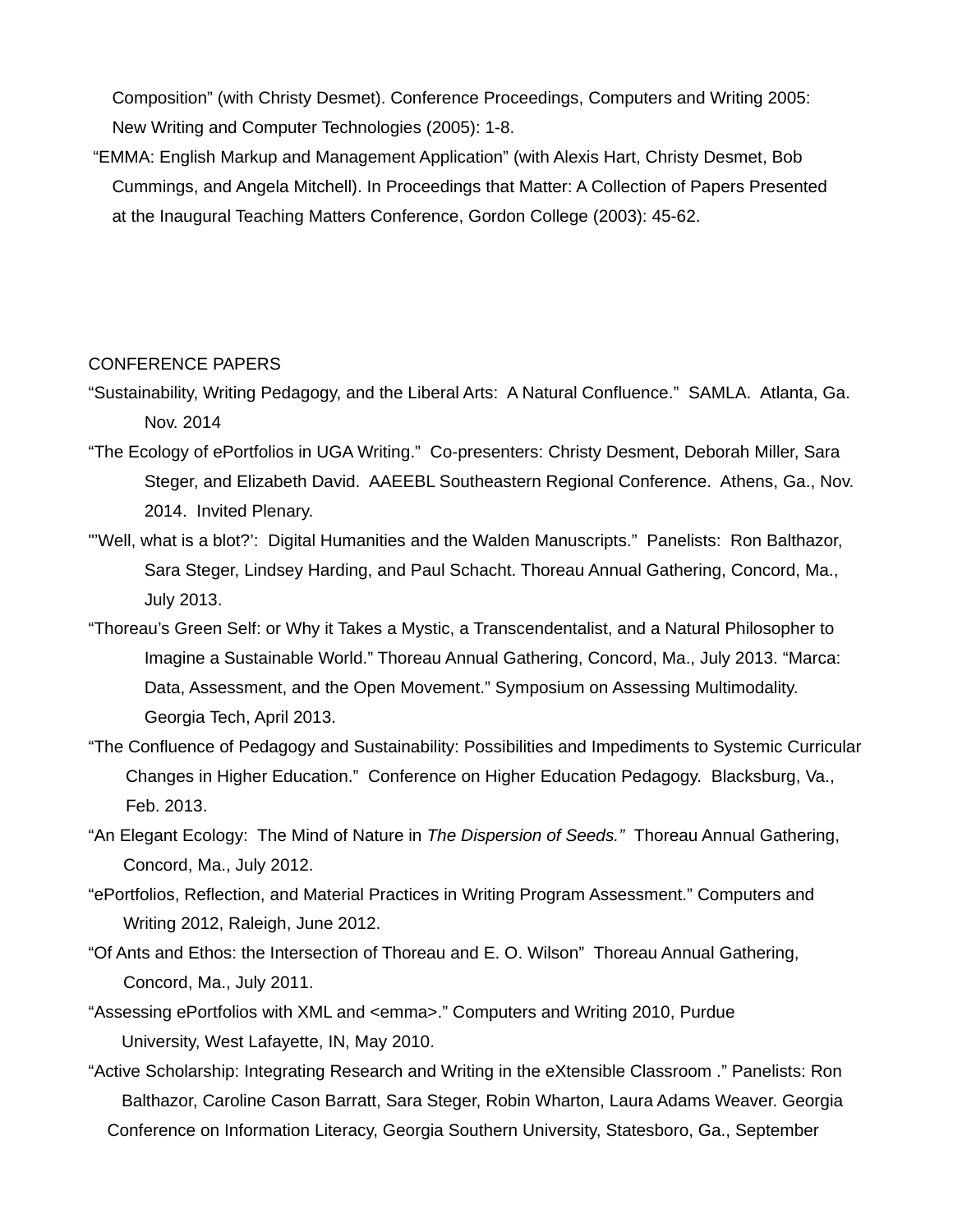2009.

- "Composition Markup and Error Tracking with <emma>" (with Christy Desmet, Sara Steger, and Robin Wharton). Computers and Writing. University of Georgia. May 2008.
- "Writing Assessment with EMMA at the University of Georgia" (with Christy Desmet) Computers and Writing 2007, Wayne State University, Detroit, May 2007.
- "<emma> Goes Mainstream" (with Christy Desmet and Nelson Hilton). Educause, Dallas, October 2006.
- "<emma> Goes Mainstream" (with Christy Desmet). Southeastern Scholarship Conference on E- Learning (SSCEL), Macon State College, Macon, GA, September 2006.
- "Marking Up the 'Major Errors': What Data Mining Can and Cannot Tell Us" (with Christy Desmet). Computers and Writing, Texas Tech University, Lubbock, TX, May 2006.
- "Finding Patterns in Textual Corpora: Data Mining, Research, and Assessment in First-year Composition" (with Christy Desmet). Computers and Writing 2005, Stanford University, Palo Alto, Calif., June 2005.
- "The FYC Grading Rubric and <emma>: A Perspective from Administration and Teacher Training." Panel title: Transitions: Re-envisioning the First-year Composition Ethos with an Assessment- Friendly Grading Rubric. Panelists: Alexis Hart, Deb Miller, Bob Cummings, and Christy Desmet. 7th Annual Student Success in First- Year Composition Conference, Georgia Southern University, Statesboro, Ga., February 2005.
- "How an <emma> Partnership with the Library Benefits First-year Composition." Panel title: <emma> and Student Citation Behavior: A Collaboration between the University Library and First-year Composition. Panelists: Christy Desmet, Caroline Cason, and Kristin Nielsen. Georgia Conference on Information Literacy, Georgia Southern University, Statesboro, Ga., October 2004.
- "Re-visoning Composition with XML (Extensible Markup Language) and EMMA (Electronic Markup and Management Application)" (with Christy Desmet, Bob Cummings, and Alexis Hart). Computers and Writing, Kapi'olani Community College, Honolulu, June 2004 (workshop).
- "EMMA (Electronic Markup and Management Application) in Teacher Education" (with Christy Desmet). SITE (Society for Information Technology and Teacher Education), Atlanta, March 2004.
- "From Analysis and Composing to Publication with EMMA (English Markup and Management Application)" (with Alexis Hart, Bob Cummings, Anita De Rouen, and Christy Desmet). 6th Annual Student Success in First-Year Composition Conference, Georgia Southern University, Statesboro, Ga., February 2004.
- "EMMA: Electronic Markup and Management Application." Panelists: Nelson Hilton, Christy Desmet, Alexis Hart, and Bob Cummings. Rock Eagle 2003: University System Annual Computing